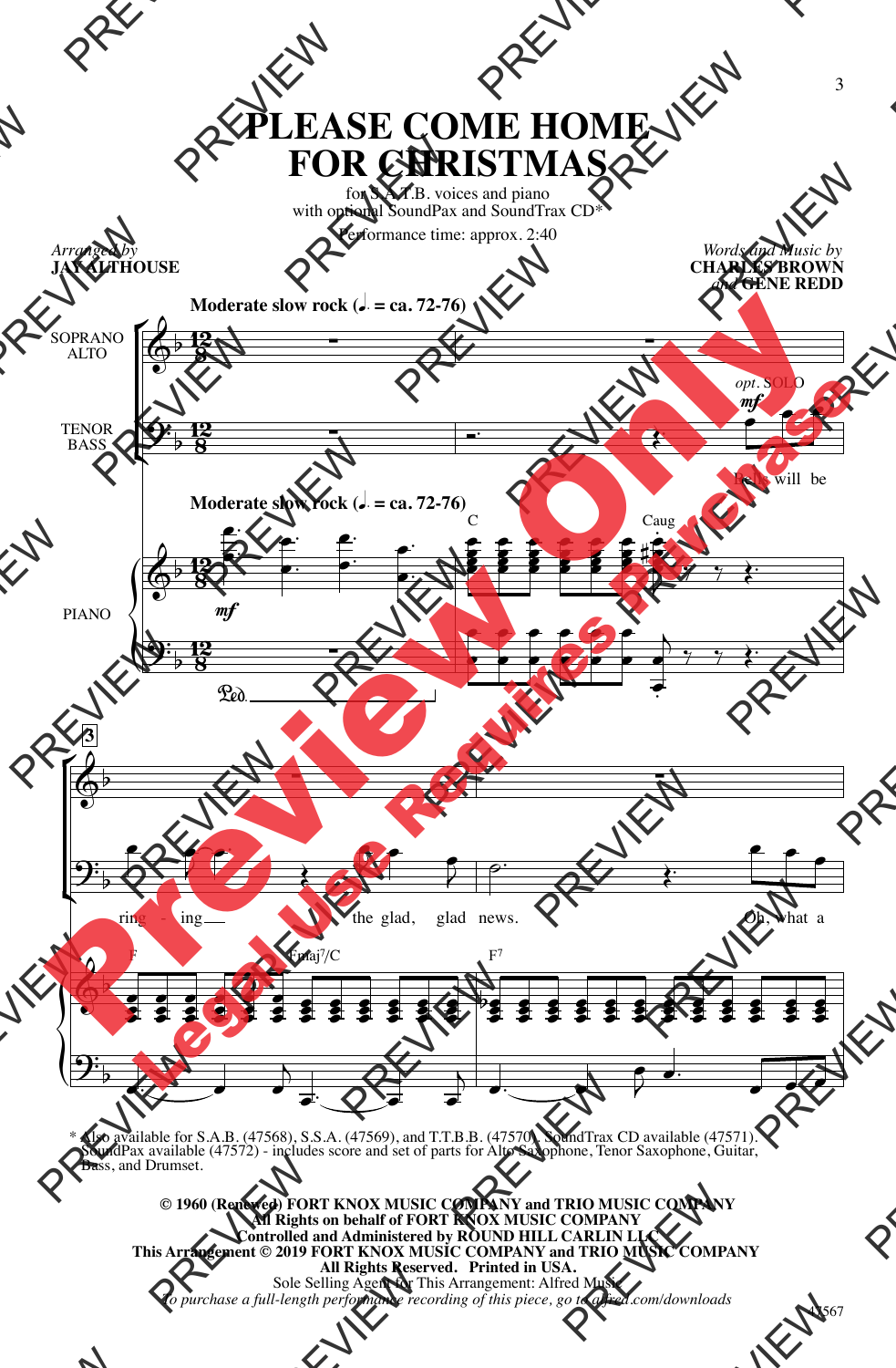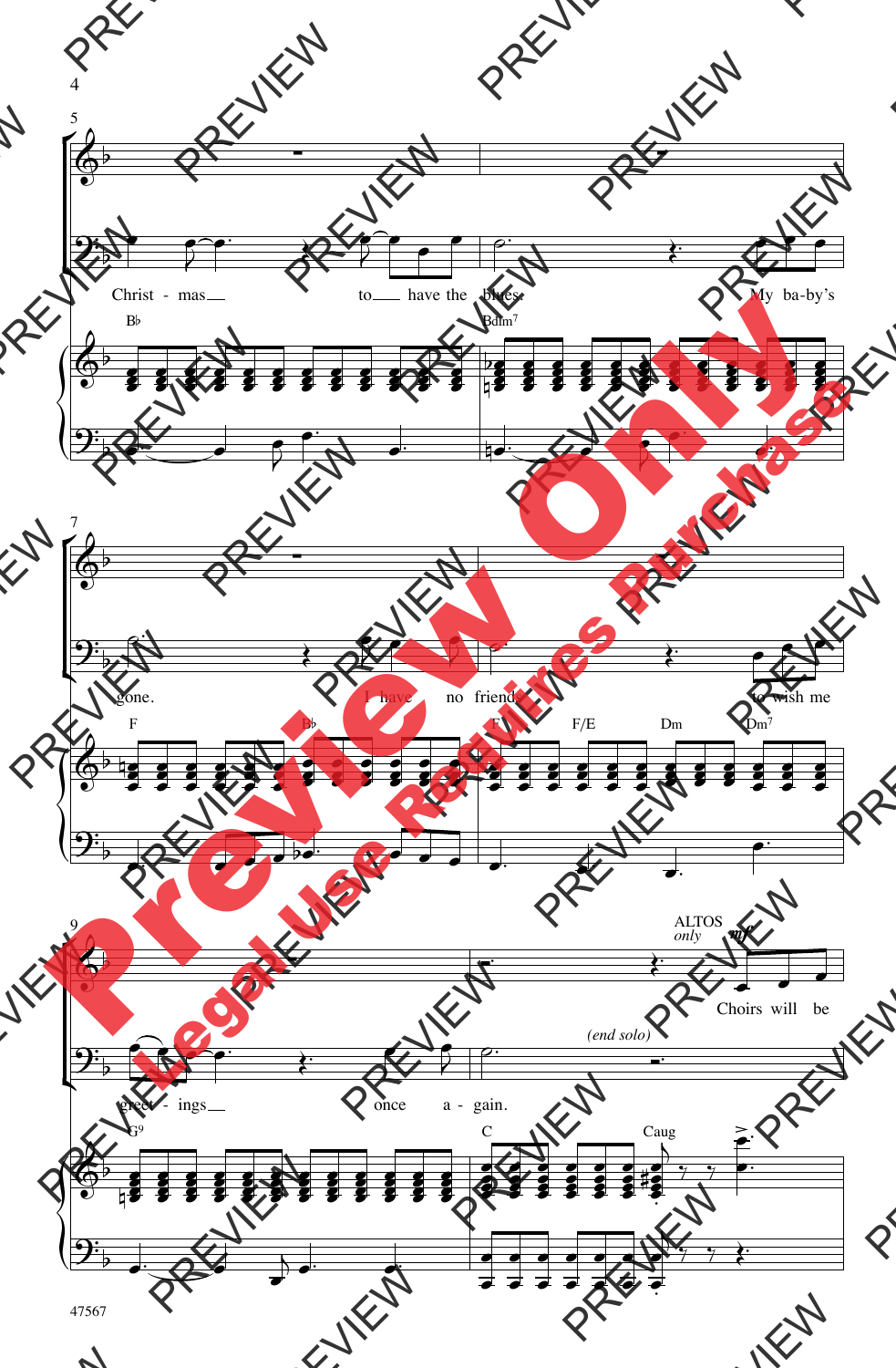

47567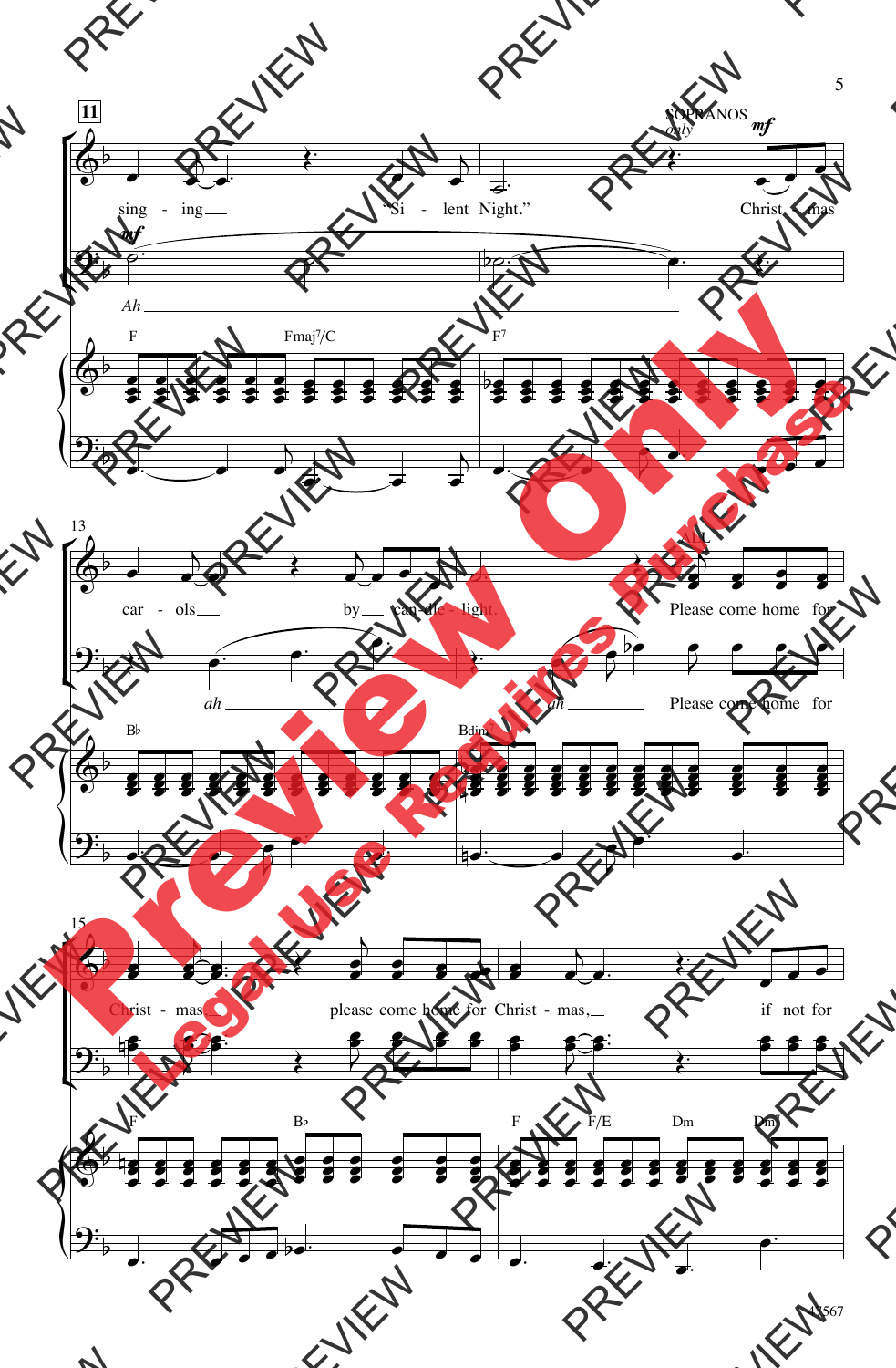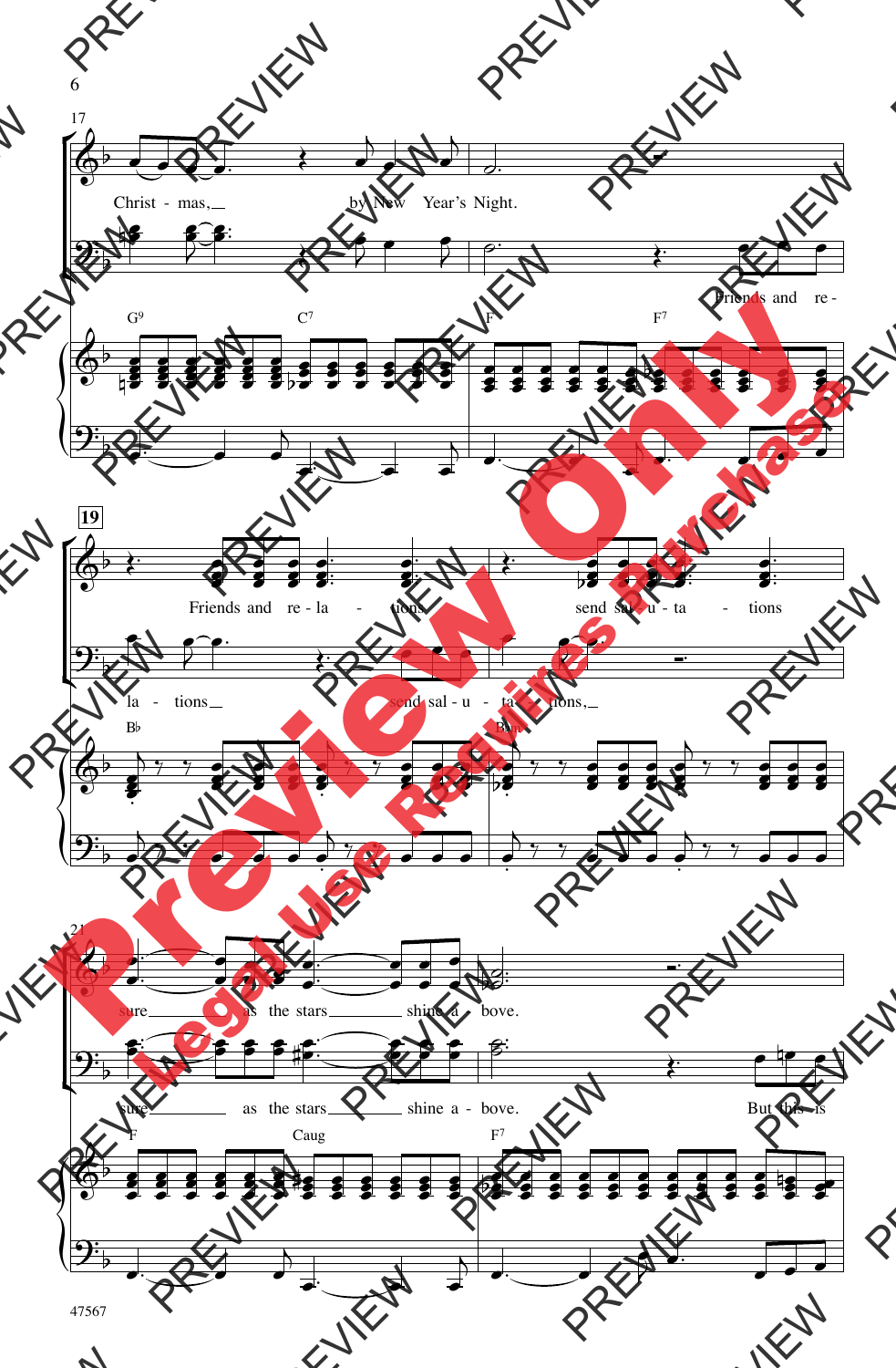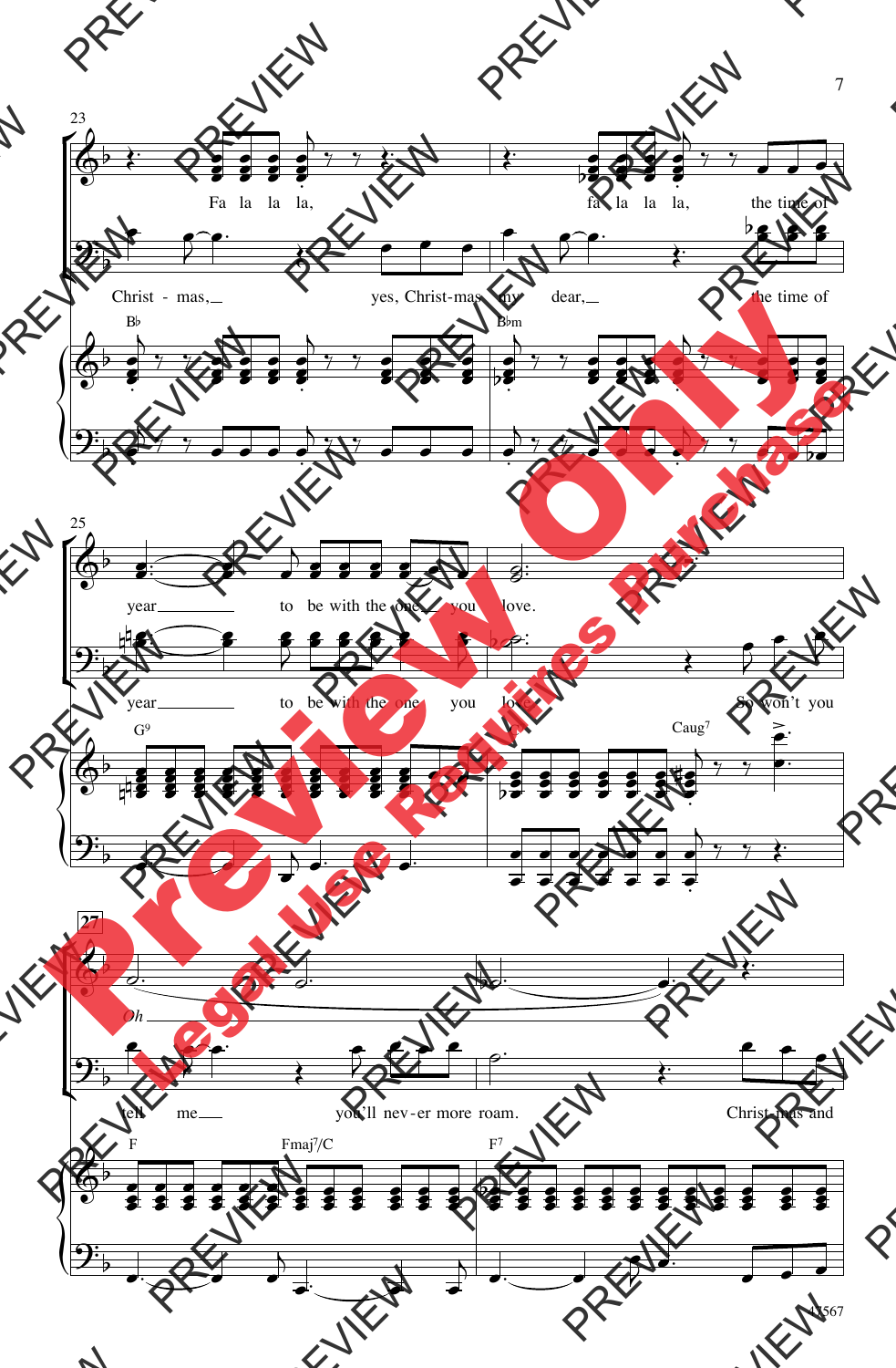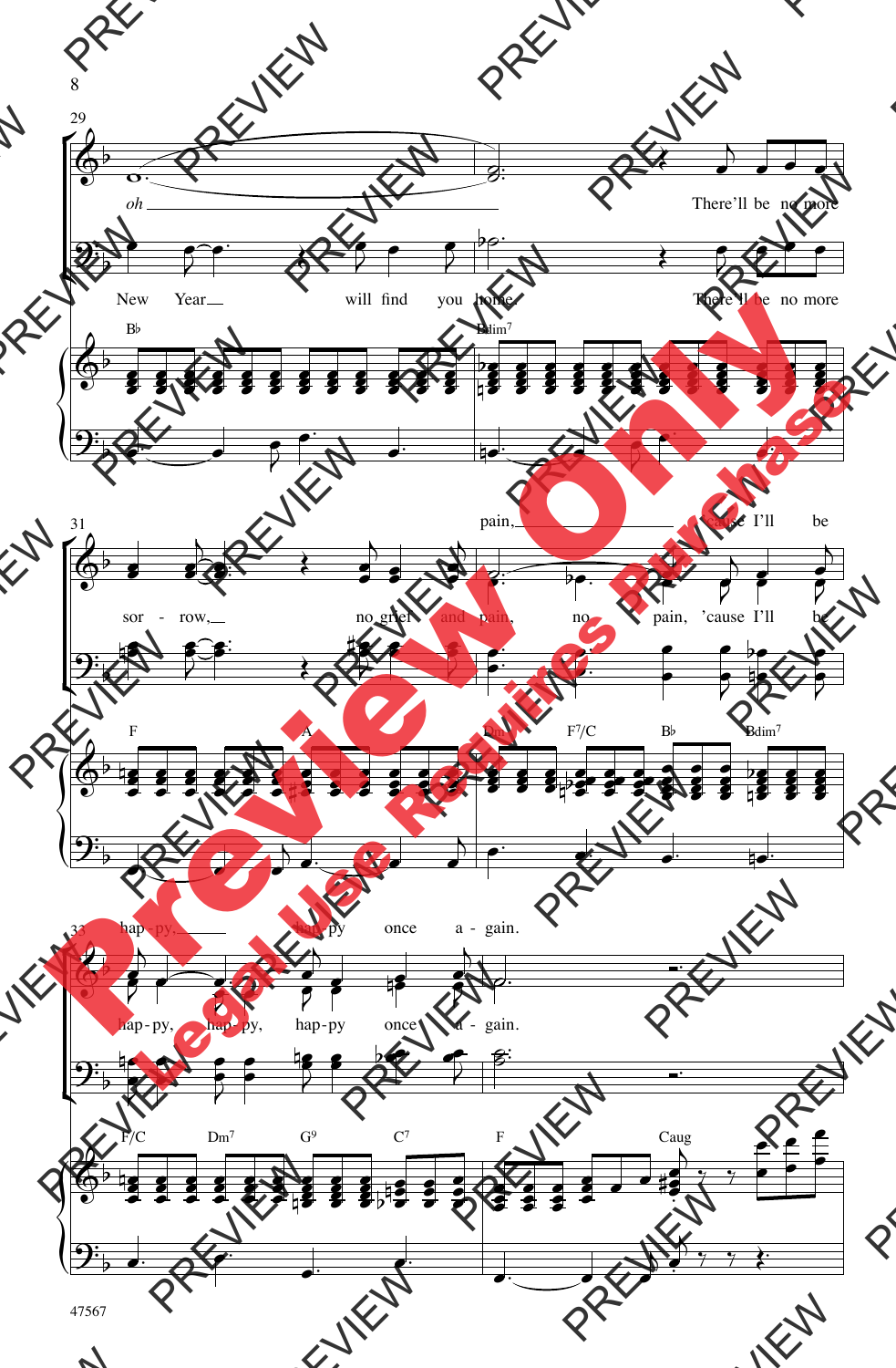

9

47567